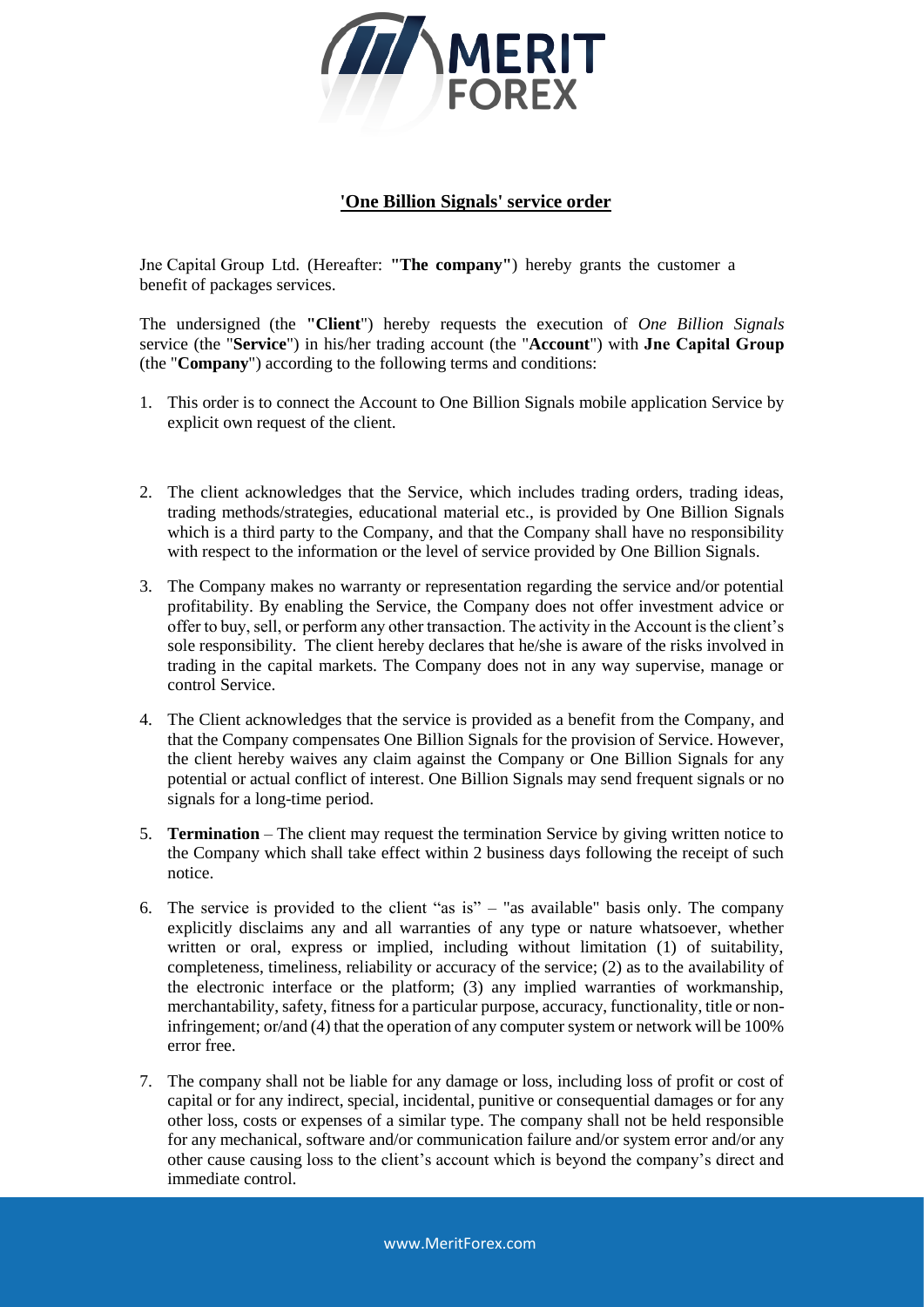

- 8. The Client acknowledges that the Company may in its sole discretion and at any time, terminate this agreement and/or amend the fees for granting the access to the Platform.
- 9. The Client further acknowledges that he/she is familiar with the Service, and has found it suitable for his/her needs.
- 10. The Client hereby declares that he/she have read, understood and agree to the Conflict of interest Policy, Privacy Policy, Refund and return Policy, Order Execution Policy and Risk Disclosure Policy of Jne Capital Group Ltd

## **Service order to One Billion Signals**

I hereby request the provision of One Billion Signals mobile application services. I hereby acknowledge that all of the above terms shall apply to my relation with One Billion Signals, including but not limited to the following:

I acknowledge that the services are based on known technical analysis services, and serve as general information and not investment advice or portfolio management, and the One Billion Signals have no such license and has made no warranty, representation of promise of success or expected return.

Execution of trading ideas based on One Billion Signals service may be executed at different rice quotes than the signal, due to changes in market pricing.

The service is provided to the client "as is" – "as available" basis only. The company explicitly disclaims any and all warranties of any type or nature whatsoever. The company shall not be liable for any damage or loss.

Important – I acknowledge that One Billion Signals only provide trade opening ideas, and does not notify on closing the trade. All opening and closure of trades is the sole responsibility of the Client.

One Billion Signals may terminate the services at any time, with or without notice.

By signing below the client declares his/her agreement to the terms and conditions set forth above

| Client's Full Name:           |                 |
|-------------------------------|-----------------|
| User Name/Account Number:     | (If Applicable) |
| Client's Signature: _________ |                 |
| Date:                         |                 |